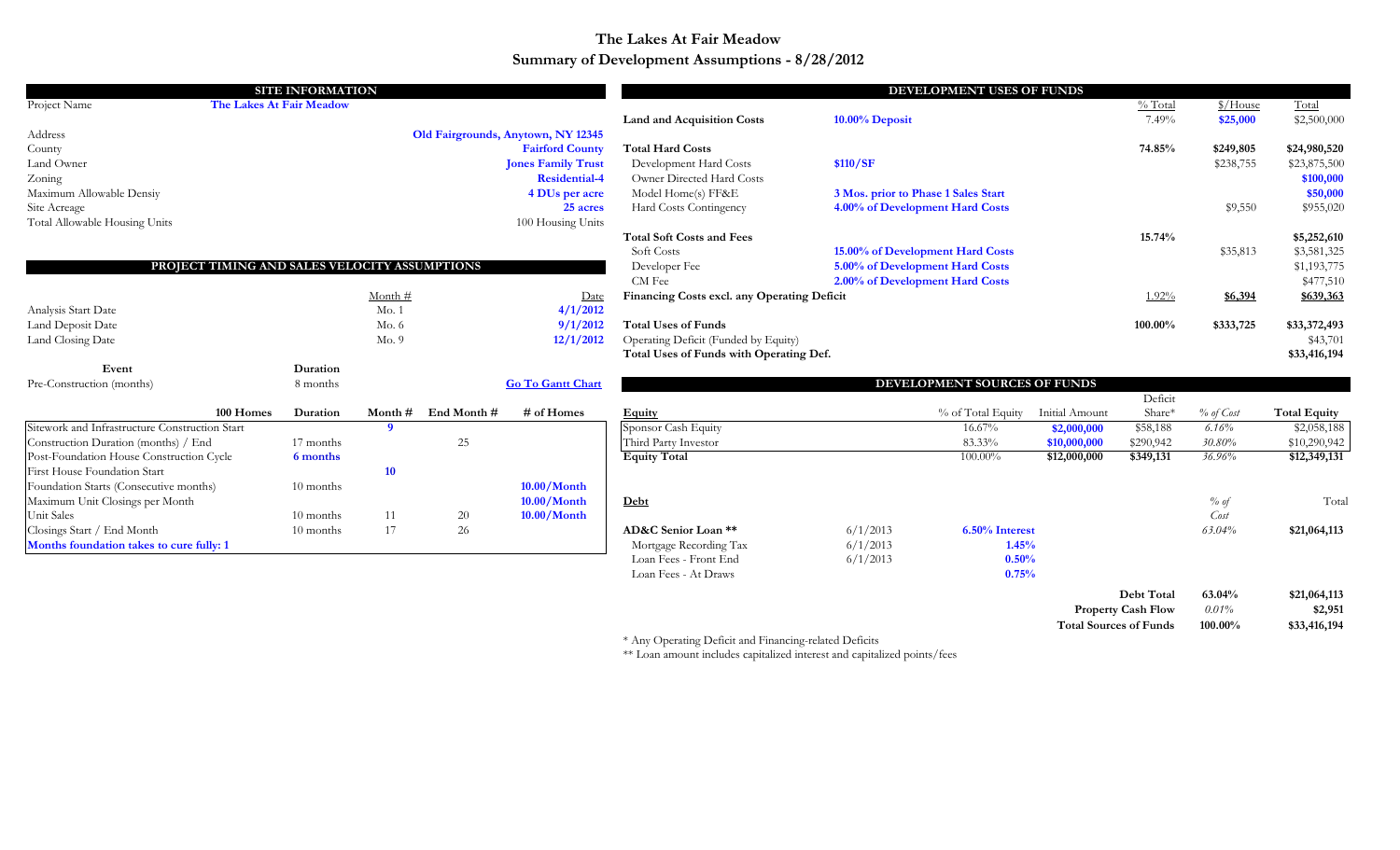## **Summary of Operating Assumptions - 8/28/2012 The Lakes At Fair Meadow**

|                                     |           | <b>SALES CASH FLOWS</b> |                                     |                   |                                                      | <b>OPERATING ASSUMPTIONS</b> |              |                      |
|-------------------------------------|-----------|-------------------------|-------------------------------------|-------------------|------------------------------------------------------|------------------------------|--------------|----------------------|
| Sales Office / Marketing Spend      |           | \$4,000/mol             | 3 Mos. prior to Phase 1 Sales Start |                   | Annual Inflation Rate for Operating Expenses/Deficit |                              |              | 2.00%                |
|                                     |           |                         |                                     |                   | Annual Operating Expenses/Unit after First C of O    |                              |              | \$5,660              |
| <b>Developed Units</b>              |           | <b>Average Price</b>    |                                     | <b>Average SF</b> | Real Estate Taxes on Residential Units               |                              |              |                      |
| Total                               | 100 Units | \$419,500               |                                     | 1,950 SF          | Average Assessed Value                               |                              |              | \$400,000            |
|                                     |           |                         |                                     |                   | Tax Rate                                             |                              |              | 0.85%                |
|                                     |           |                         |                                     |                   | Annual Real Estate Taxes/Unit after First Completion |                              |              | \$3,400              |
| Revenue                             |           |                         |                                     | Amount            |                                                      |                              |              |                      |
| Residential Units Excluding Options |           |                         | 10.00% Deposit Amount               | \$41,950,000      | RETURNS (CALCULATED OFF OF MONTHLY CASH FLOWS)       |                              |              |                      |
| Options Income                      |           | \$7,500/Unit            |                                     | \$750,000         |                                                      |                              |              |                      |
| <b>Gross Revenues</b>               |           |                         |                                     | \$42,700,000      |                                                      | Developer                    | Investor     | <b>Total Project</b> |
|                                     |           |                         |                                     |                   | <b>Equity Investment</b>                             | \$2,000,000                  | \$10,000,000 | \$12,000,000         |
| <b>Selling Costs</b>                |           | $4.00\%$                |                                     | $($ \$1,708,000)  | Net Return on Equity                                 | \$2,709,370                  | \$4,756,972  | \$7,466,342          |
|                                     |           |                         |                                     |                   | Multiple on Equity                                   | 2.32x                        | 1.46x        | 1.60x                |
| <b>Total Revenues, Net</b>          |           |                         |                                     | \$40,992,000      | <b>IRR</b>                                           | 76.92%                       | 49.66%       | 57.18%               |
|                                     |           |                         |                                     |                   | NPV off of Monthly CFs                               | $8.00\%$                     |              | \$5,574,073          |
|                                     |           |                         |                                     |                   | IRR Kicker Return Hurdle                             | $0.00\%$                     |              |                      |
|                                     |           |                         |                                     |                   | Land Owner Participation %                           | $0.00\%$                     |              |                      |

**NOTES**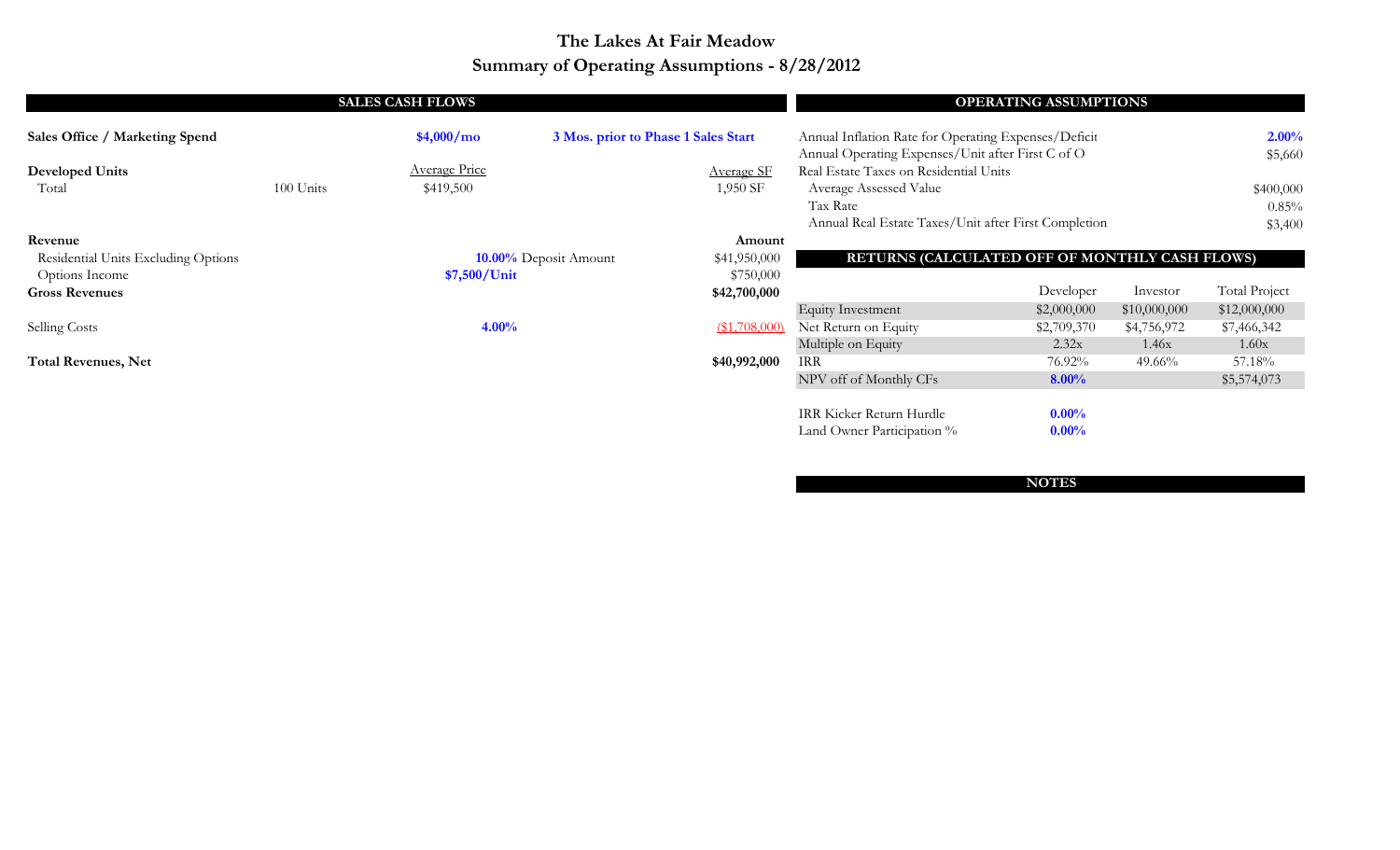#### *Capital Structure*

The Lakes At Fair Meadow



+ While the equity slices are shown stacked vertically, note that this is simply the graphic representation and does not imply that there is any Preferred equity in the transaction.

\* The AD&C Senior Loan Amount sizes on a residual basis after designating the dollar amounts of the other sources of funds.

\*\* Principal Amount includes Funded Interest Reserve and Funded Loan Fees.

^ Equity amounts in this column do not include the pro-rata portion of the Operating and Financing Deficits to be funded by the Equity investors. See Column S for adjusted totals.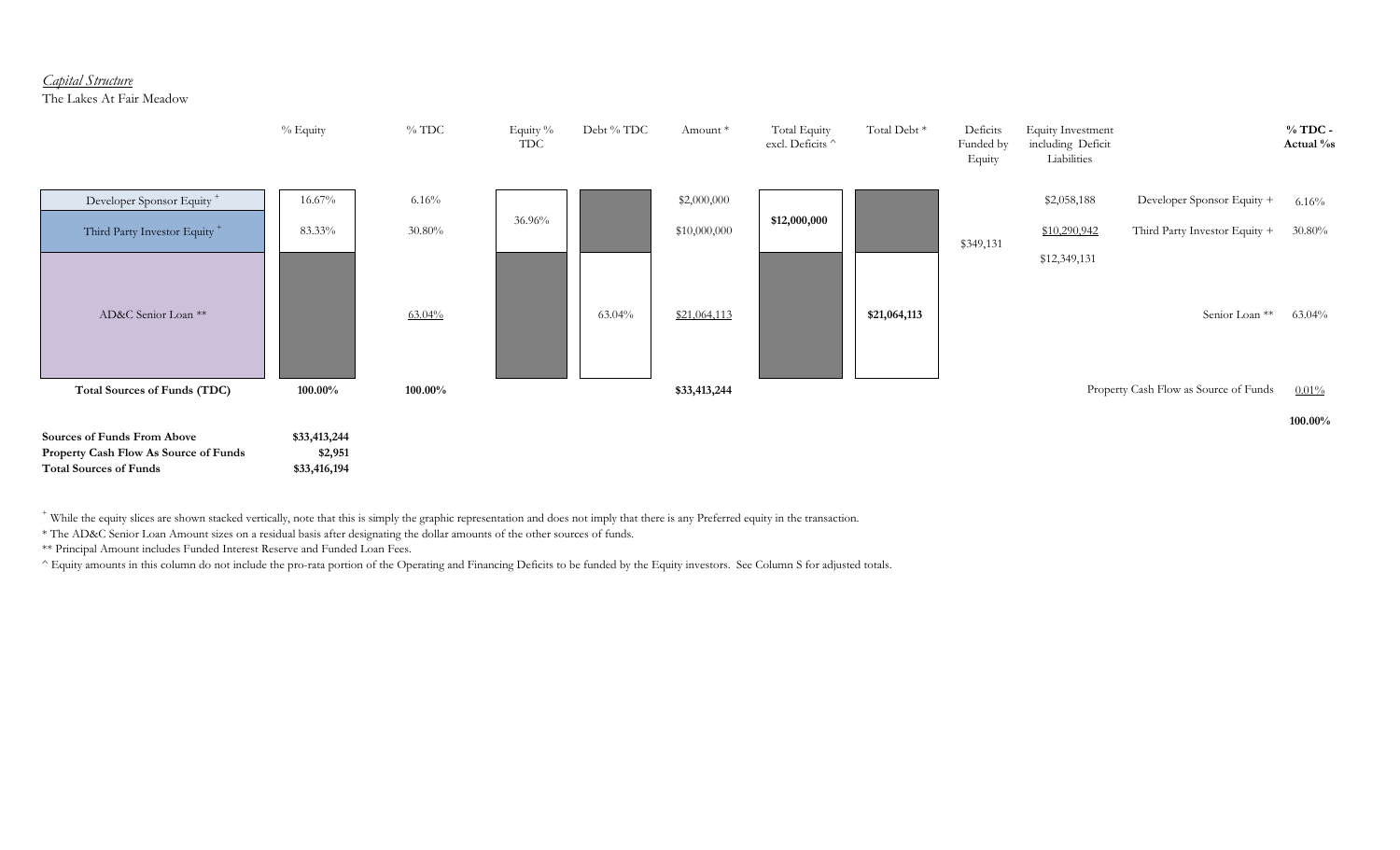#### *Housing Mix and Pricing Details*

The Lakes At Fair Meadow

Maximum Allowable Homes 100

|                    |      |              |            |                            |                      |             |            |             |               | \$110 PSF          |                       |            |                     |
|--------------------|------|--------------|------------|----------------------------|----------------------|-------------|------------|-------------|---------------|--------------------|-----------------------|------------|---------------------|
| Unit Type          | Beds | <b>Baths</b> | Garage     | Average Sales<br>Price PSF | Average<br>Unit Size | Sales Price | $%$ of SSF | <b>SSF</b>  | $\#$ of Homes | Base Hard<br>Costs | Hard Costs<br>Premium | Hard Costs | Total Hard<br>Costs |
| <b>Cape Cod A</b>  | 2.0  | 2.0          | 1.0        | \$233 PSF                  | 1,350 SF             | \$315,000   | 13.85%     | 27,000 SSF  | <b>20</b>     | \$148,500          | $0\%$                 | \$148,500  | \$2,970,000         |
| <b>Cape Cod B</b>  | 2.0  | 2.5          | <b>2.0</b> | \$240 PSF                  | 1,500 SF             | \$360,000   | 11.54%     | 22,500 SSF  | 15            | \$165,000          | $0\%$                 | \$165,000  | \$2,475,000         |
| <b>Modern A</b>    | 2.0  | 2.0          | 2.0        | \$286 PSF                  | 1,400 SF             | \$400,000   | 14.36%     | 28,000 SSF  | <b>20</b>     | \$154,000          | 10%                   | \$169,400  | \$3,388,000         |
| <b>Modern B</b>    | 3.0  | 3.0          | 3.0        | \$265 PSF                  | 1,700 SF             | \$450,000   | 21.79%     | 42,500 SSF  | 25            | \$187,000          | 10%                   | \$205,700  | \$5,142,500         |
| <b>McMansion A</b> | 6.0  | 5.0          | 3.0        | \$143 PSF                  | 3,500 SF             | \$500,000   | 17.95%     | 35,000 SSF  | <b>10</b>     | \$385,000          | 20%                   | \$462,000  | \$4,620,000         |
| <b>McMansion B</b> | 6.0  | 6.0          | 4.0        | \$150 PSF                  | 4,000 SF             | \$600,000   | $20.51\%$  | 40,000 SSF  | 10            | \$440,000          | 20%                   | \$528,000  | \$5,280,000         |
| Average/Total      |      |              |            | \$215 PSF                  | 1,950 SSF            | \$419,500   | 100.00%    | 195,000 SSF | 100           |                    |                       |            | \$23,875,500        |

**Sales \$41,950,000**

**Totals/Averages Assessed Value at Delivery Assessed Value at Delivery \$400,000** 

| Operating Expenses and RE Taxes - Per Unit Per Year |         |                   |
|-----------------------------------------------------|---------|-------------------|
| Management                                          | \$785   |                   |
| Administration                                      | \$495   |                   |
| Payroll                                             | \$1,935 |                   |
| <b>Utilities</b>                                    | \$975   |                   |
| Water & Sewer                                       | \$0     |                   |
| Repair & Maint.                                     | \$1,175 |                   |
| Insurance                                           | \$295   |                   |
| Taxes                                               | \$3,400 | Tax Rate $0.85\%$ |
| <b>Total Operating Expenses</b>                     | \$9,060 |                   |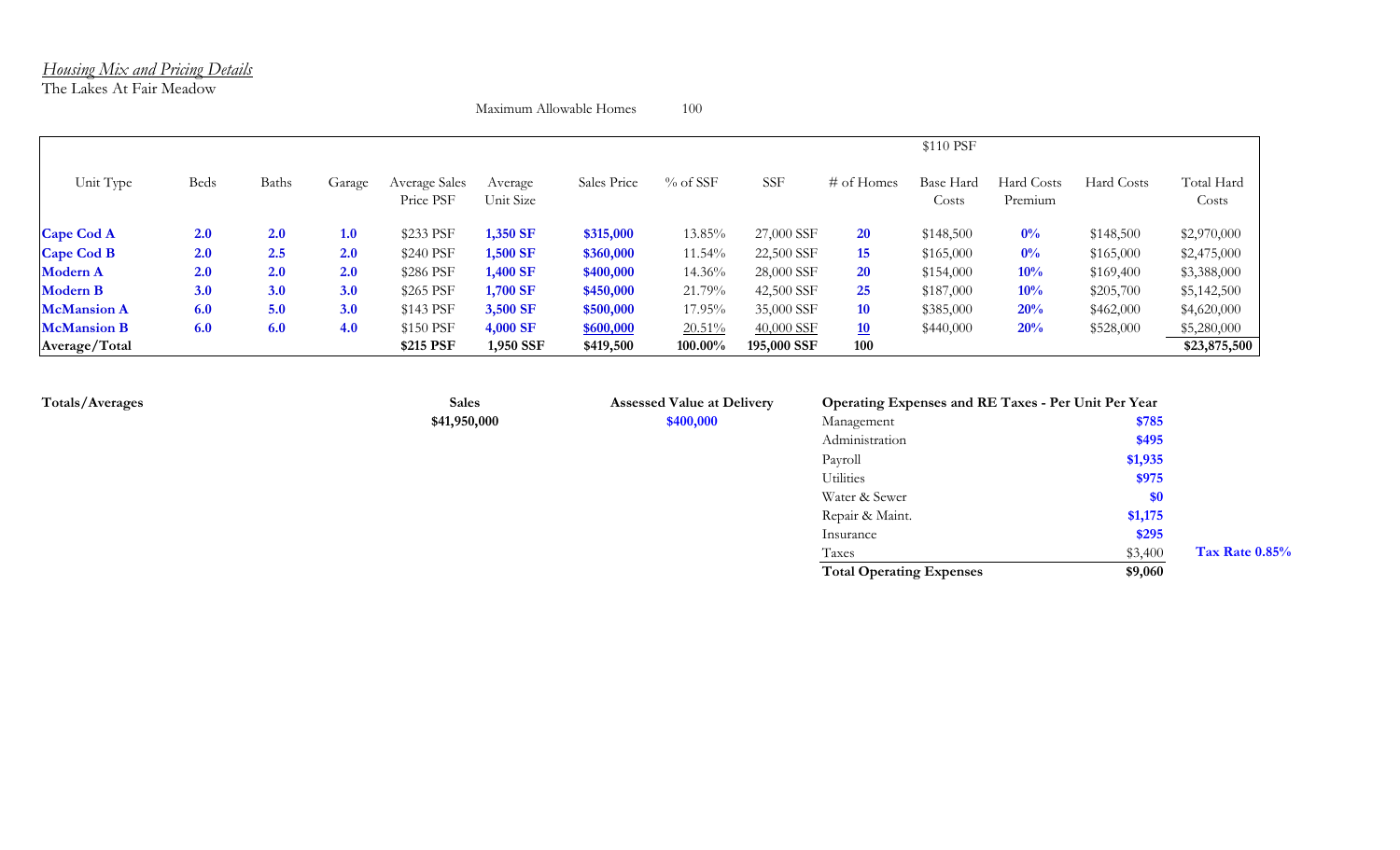*Annual Sources and Uses Summary*

The Lakes At Fair Meadow

|                                                               | Project Year<br>Calendar Year |                          | Year 2012      | $\overline{2}$<br>Year 2013 | 3<br>Year 2014 | $\overline{4}$<br>Year 2015 | 5<br>Year 2016 | 6<br>Year 2017 | Year 2018 | 8<br>Year 2019 | $\overline{Q}$<br>Year 2020 | 10<br>Year 2021 | 11<br>Year 2022 |
|---------------------------------------------------------------|-------------------------------|--------------------------|----------------|-----------------------------|----------------|-----------------------------|----------------|----------------|-----------|----------------|-----------------------------|-----------------|-----------------|
| <b>USES OF FUNDS</b>                                          |                               |                          | 8/28/2012      | 8/28/2013                   | 8/28/2014      | 8/28/2015                   | 8/28/2016      | 8/28/2017      | 8/28/2018 | 8/28/2019      | 8/28/2020                   | 8/28/2021       | 8/28/2022       |
|                                                               | Total                         | Data Series Profile      |                |                             |                |                             |                |                |           |                |                             |                 |                 |
| Land & Acquisition Costs                                      | \$2,500,000                   |                          | 2,500,000      | $\theta$                    | $\theta$       | $\theta$                    | $\theta$       | $\theta$       | $\theta$  | $\theta$       | $\theta$                    | $\theta$        | $\theta$        |
| Development Hard Costs                                        | \$23,875,500                  | Ш.                       | 477,510        | 20,055,420                  | 3,342,570      | $\Omega$                    | $\theta$       | $\theta$       | $\theta$  | $\theta$       | $\theta$                    | $\theta$        | $\overline{0}$  |
| Owner Directed Hard Costs                                     | \$100,000                     | П.                       | 2,000          | 84,000                      | 14,000         | $\Omega$                    | $\theta$       | $\theta$       | $\theta$  | $\theta$       | $\theta$                    | $\theta$        | $\theta$        |
| Model Home(s) FF&E                                            | \$50,000                      | П                        | 50,000         | $\overline{0}$              | $\theta$       | $\Omega$                    | $\theta$       | $\theta$       | $\theta$  | $\theta$       | $\theta$                    | $\theta$        | $\theta$        |
| Hard Costs Contingency                                        | \$955,020                     | П.                       | 19,100         | 802,217                     | 133,703        | $\theta$                    | $\theta$       | $\theta$       | $\theta$  | $\theta$       | $\theta$                    | $\theta$        | $\overline{0}$  |
| <b>Total Hard Costs</b>                                       | \$24,980,520                  | $\mathbf{L}$             | 548,610        | 20,941,637                  | 3,490,273      | $\mathbf{0}$                | $\bf{0}$       | $\bf{0}$       | $\bf{0}$  | $\bf{0}$       | $\bf{0}$                    | $\bf{0}$        | $\bf{0}$        |
| Developer Fee                                                 | \$1,193,775                   | Ш.                       | 23,876         | 1,002,771                   | 167,129        | $\theta$                    | $\theta$       | $\theta$       | $\theta$  | $\theta$       | $\theta$                    | $\theta$        | $\overline{0}$  |
| CM Fee                                                        | \$477,510                     | $\mathbf{L}$             | 9,550          | 401,108                     | 66,851         | $\Omega$                    | $\theta$       | $\theta$       | $\theta$  | $\theta$       | $\theta$                    | $\overline{0}$  | $\overline{0}$  |
| Soft Costs                                                    | \$3,581,325                   |                          | 1,146,024      | 1,504,157                   | 931,145        | $\Omega$                    | $\theta$       | $\Omega$       | $\theta$  | $\theta$       | $\theta$                    | $\theta$        | $\overline{0}$  |
| <b>Total Soft Costs</b>                                       | \$5,252,610                   | ₩                        | 1,179,450      | 2,908,036                   | 1,165,124      | $\bf{0}$                    | $\bf{0}$       | $\mathbf{0}$   | $\bf{0}$  | $\bf{0}$       | $\bf{0}$                    | $\bf{0}$        | $\bf{0}$        |
| Subtotal Eligible Development Costs for Senior Loan Funding   | \$32,733,130                  | П.                       | \$4,228,060    | \$23,849,673                | \$4,655,397    | \$0                         | \$0            | \$0            | \$0       | \$0            | \$0                         | \$0             | \$0             |
| <b>Senior Debt Financing</b>                                  |                               |                          |                |                             |                |                             |                |                |           |                |                             |                 |                 |
| Capitalized (funded) Front End Loan Fee                       | \$105,321                     | ш                        | $\overline{0}$ | 105,321                     | $\theta$       | $\theta$                    | $\theta$       | $\theta$       | $\theta$  | $\theta$       | $\theta$                    | $\theta$        | $\overline{0}$  |
| Capitalized (funded) Loan Fees at Loan Draws                  | \$155,498                     | п.                       | $\overline{0}$ | 120,583                     | 34,915         | $\theta$                    | $\theta$       | $\theta$       | $\theta$  | $\theta$       | $\theta$                    | $\theta$        | $\overline{0}$  |
| Loan Interest - paid in Cash                                  | \$70,164                      |                          | $\theta$       | 70,164                      | $\theta$       | $\theta$                    | $\theta$       | $\theta$       | $\theta$  | $\theta$       | $\theta$                    | $\theta$        | $\theta$        |
| Capitalized (funded) Loan Interest Reserve                    | \$2,951                       | J.                       | $\overline{0}$ | 2,694                       | 257            | $\theta$                    | $\theta$       | $\theta$       | $\theta$  | $\theta$       | $\theta$                    | $\theta$        | $\theta$        |
| Mortgage Recording Tax - paid in Cash                         | \$305,430                     | ш                        | $\theta$       | 305,430                     | $\theta$       | $\Omega$                    | $\theta$       | $\theta$       | $\theta$  | $\theta$       | $\theta$                    | $\theta$        | $\overline{0}$  |
| <b>Total Financing Costs</b>                                  | \$639,363                     | ш                        | $\overline{0}$ | 604,191                     | 35,172         | $\theta$                    | $\theta$       | $\theta$       | $\theta$  | $\theta$       | $\theta$                    | $\theta$        | $\overline{0}$  |
| <b>Total Development Costs (TDC) before Operating Deficit</b> | \$33,372,493                  | LL.                      | \$4,228,060    | \$24,453,864                | \$4,690,570    | \$0                         | \$0            | \$0            | \$0       | \$0            | \$0                         | \$0             | \$0             |
| <b>Operating Deficit</b>                                      | $(*43,701)$                   | Ш                        | (8,000)        | (35,701)                    | $\theta$       | $\theta$                    | $\theta$       | $\theta$       | $\theta$  | $\overline{0}$ | $\theta$                    | $\theta$        | $\overline{0}$  |
| <b>Total Development Costs including Operating Deficit</b>    | \$33,416,194                  | L.                       | \$4,236,060    | \$24,489,565                | \$4,690,570    | \$0                         | \$0            | \$0            | \$0       | \$0            | \$0                         | \$0             | \$0             |
| <b>SOURCES OF FUNDS</b>                                       |                               |                          |                |                             |                |                             |                |                |           |                |                             |                 |                 |
| <b>Developer Sponsor Equity</b>                               |                               |                          |                |                             |                |                             |                |                |           |                |                             |                 |                 |
| <b>Direct Project Costs Draw</b>                              | \$2,000,000                   |                          | 2,000,000      | $\overline{0}$              | $\theta$       | $\Omega$                    | $\theta$       | $\theta$       | $\theta$  | $\theta$       | $\theta$                    | $\theta$        | $\overline{0}$  |
| Operating Deficit and Financing-related Deficits Draw         | \$58,188                      | $\blacksquare$           | 1,333          | 56,855                      | $\theta$       | $\theta$                    | $\theta$       | $\theta$       | $\theta$  | $\theta$       | $\theta$                    | $\theta$        | $\overline{0}$  |
| <b>Total Funding</b>                                          | \$2,058,188                   |                          | 2,001,333      | 56,855                      | $\Omega$       | $\theta$                    | $\theta$       | $\theta$       | $\theta$  | $\theta$       | $\theta$                    | $\theta$        | $\overline{0}$  |
| <b>Third Party Investor Equity</b>                            |                               |                          |                |                             |                |                             |                |                |           |                |                             |                 |                 |
| <b>Direct Project Costs Draw</b>                              | \$10,000,000                  | $\overline{\phantom{a}}$ | 2,228,060      | 7,771,940                   | $\theta$       | $\Omega$                    | $\theta$       | $\theta$       | $\theta$  | $\theta$       | $\theta$                    | $\theta$        | $\overline{0}$  |
| Operating Deficit and Financing-related Deficits Draw         | \$290,942                     | $\blacksquare$           | 6,667          | 284,276                     | $\theta$       | $\theta$                    | $\theta$       | $\theta$       | $\theta$  | $\theta$       | $\theta$                    | $\theta$        | $\theta$        |
| <b>Total Funding</b>                                          | \$10,290,942                  | $\overline{\phantom{a}}$ | 2,234,727      | 8,056,215                   | $\theta$       | $\theta$                    | $\theta$       | $\theta$       | $\theta$  | $\theta$       | $\theta$                    | $\theta$        | $\overline{0}$  |
| <b>Total Equity Contribution</b>                              | \$10,290,942                  | ш                        | \$4,236,060    | \$8,113,071                 | \$0            | \$0                         | \$0            | \$0            | \$0       | \$0            | \$0                         | \$0             | \$0             |
| Senior Loan                                                   |                               |                          |                |                             |                |                             |                |                |           |                |                             |                 |                 |
| <b>Beginning Balance</b>                                      |                               |                          | $\theta$       | 13,450,653                  | 47,423         | $\theta$                    | $\Omega$       | $\Omega$       | $\theta$  | $\theta$       | $\theta$                    | $\theta$        | $\theta$        |
| <b>Direct Project Costs Draw</b>                              | \$20,733,130                  | П.                       | $\overline{0}$ | 16,077,733                  | 4,655,397      | $\Omega$                    | $\Omega$       | $\Omega$       | $\theta$  | $\theta$       | $\theta$                    | $\theta$        | $\overline{0}$  |
| Loan Fees - Front End                                         | \$105,321                     | $\blacksquare$           | $\overline{0}$ | 105,321                     | $\theta$       | $\theta$                    | $\theta$       | $\Omega$       | $\theta$  | $\theta$       | $\theta$                    | $\theta$        | $\overline{0}$  |
| Loan Fees - At Loan Draws                                     | \$155,498                     | Т.                       | $\overline{0}$ | 120,583                     | 34,915         | $\Omega$                    | $\theta$       | $\Omega$       | $\theta$  | $\theta$       | $\overline{0}$              | $\theta$        | $\theta$        |
| <b>Funded Interest Reserve</b>                                | \$70,164                      |                          | $\theta$       | 70,164                      | $\theta$       | $\Omega$                    | $\theta$       | $\theta$       | $\theta$  | $\theta$       | $\theta$                    | $\theta$        | $\theta$        |
| Cash Interest Payments, if any                                | \$2,951                       | Π.                       | $\theta$       | 2,694                       | 257            | $\Omega$                    | $\theta$       | $\theta$       | $\theta$  | $\theta$       | $\theta$                    | $\theta$        | $\theta$        |
| <b>Repayment from Net Revenues</b>                            | (\$21,064,113)                | П                        | $\overline{0}$ | (16, 361, 292)              | (4,702,821)    | $\Omega$                    | $\Omega$       | $\Omega$       | $\theta$  | $\theta$       | $\overline{0}$              | $\theta$        | $\overline{0}$  |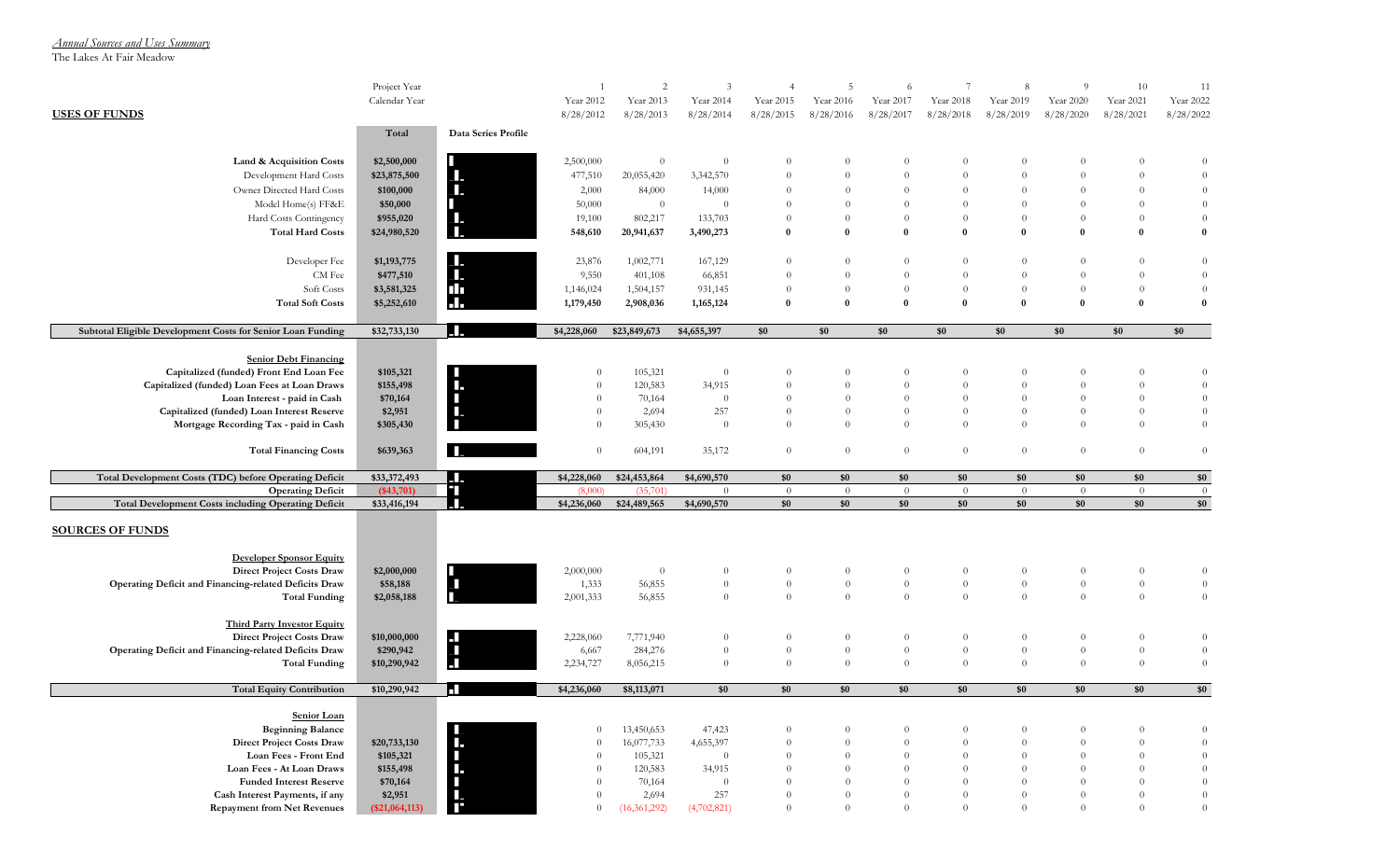### *Annual Cash Flow and Returns Summary*

The Lakes At Fair Meadow

|                                             | Project Year    |                          |                  | $\mathbf{2}$   | 3              |                | $\overline{5}$ | 6              |                  |
|---------------------------------------------|-----------------|--------------------------|------------------|----------------|----------------|----------------|----------------|----------------|------------------|
|                                             | Calendar Year   |                          | Year 2012        | Year 2013      | Year 2014      | Year 2015      | Year 2016      | Year 2017      | Year 2018        |
|                                             |                 |                          | 8/28/2012        | 8/28/2013      | 8/28/2014      | 8/28/2015      | 8/28/2016      | 8/28/2017      | 8/28/2018        |
| <b>Units Closed</b>                         | 100             |                          | $\boldsymbol{0}$ | 50             | 50             | $\theta$       | $\theta$       | $\theta$       | $\theta$         |
|                                             |                 | Data Series Profile      |                  |                |                |                |                |                |                  |
|                                             | Total           |                          |                  |                |                |                |                |                |                  |
| Sales Revenue, Net of Selling Costs         | \$40,992,000    | $\mathbf{L}$             | $\bf{0}$         | 20,496,000     | 20,496,000     | $\bf{0}$       | $\bf{0}$       | $\bf{0}$       | $\bf{0}$         |
| <b>Total Operating Expenses</b>             | \$153,165       | $\blacksquare$           | 8,000            | 94,206         | 50,958         | $\theta$       |                | $\theta$       | $\Omega$         |
| <b>Net Revenue After Operating Expenses</b> | \$40,838,835    |                          | (8,000)          | 20,401,794     | 20,445,042     | $\bf{0}$       | $\bf{0}$       | $\bf{0}$       | $\boldsymbol{0}$ |
|                                             |                 |                          |                  |                |                |                |                |                |                  |
| Senior Loan Mortgage Recording Tax          | \$305,430       | $\boldsymbol{\theta}$    | $\overline{0}$   | 305,430        | $\overline{0}$ | $\theta$       | $\theta$       | $\theta$       | $\theta$         |
| Senior Loan Cash Interest Expense           | \$2,951         |                          | $\theta$         | 2,694          | 257            | $\theta$       | $\theta$       | $\theta$       | $\theta$         |
| <b>Total Financing Costs</b>                | \$308,380       |                          | $\theta$         | 308,123        | 257            | $\theta$       | $\overline{0}$ | $\theta$       | $\boldsymbol{0}$ |
|                                             |                 |                          |                  |                |                |                |                |                |                  |
| <b>Net Revenue After Financing Costs</b>    | \$40,530,455    | $\mathbf{L}$             | (\$8,000)        | \$20,093,670   | \$20,444,785   | \$0            | \$0            | \$0            | $\$0$            |
|                                             |                 |                          |                  |                |                |                |                |                |                  |
| <b>Financing Cash Flows</b>                 |                 |                          |                  |                |                |                |                |                |                  |
| Sponsor Equity Investment                   | $(*2,000,000)$  |                          | (2,000,000)      | $\Omega$       | $\overline{0}$ | $\overline{0}$ | $\theta$       | $\overline{0}$ | $\Omega$         |
| Sponsor Operating Deficit Draw              | $(*58,188)$     | H                        | (1, 333)         | (56, 855)      | $\overline{0}$ | $\theta$       | $\Omega$       | $\overline{0}$ | $\overline{0}$   |
| Investor Equity Investment                  | $(*10,000,000)$ |                          | (2,228,060)      | (7,771,940)    | $\theta$       | $\theta$       | $\Omega$       | $\theta$       | $\theta$         |
| Investor Operating Deficit Draw             | $(*290, 942)$   |                          | (6,667)          | (284, 276)     | $\Omega$       | $\theta$       |                | $\theta$       | $\overline{0}$   |
| Senior Loan Draw                            | \$20,733,130    | i<br>F                   | $\overline{0}$   | 16,077,733     | 4,655,397      | $\theta$       | $\theta$       | $\theta$       | $\overline{0}$   |
| Senior Loan Repayment                       | (\$21,064,113)  |                          | $\theta$         | (16,361,292)   | (4,702,821)    | $\theta$       | $\theta$       | $\overline{0}$ | $\theta$         |
|                                             |                 |                          |                  |                |                |                |                |                |                  |
| Net Levered Cash Flow                       | \$7,466,342     | m                        | $(*4,236,060)$   | $(*4,039,562)$ | \$15,741,964   | $\$0$          | \$0            | $\$0$          | \$0              |
| Net Profit                                  |                 |                          |                  |                |                |                |                |                |                  |
|                                             | \$7,466,342     |                          |                  |                |                |                |                |                |                  |
| <b>Internal Rate of Return (XIRR)</b>       | 50.90%          | Off of Annual Cash Flows |                  |                |                |                |                |                |                  |
| Net Present Value (XNPV) 8.00%              | \$5,519,802     |                          |                  |                |                |                |                |                |                  |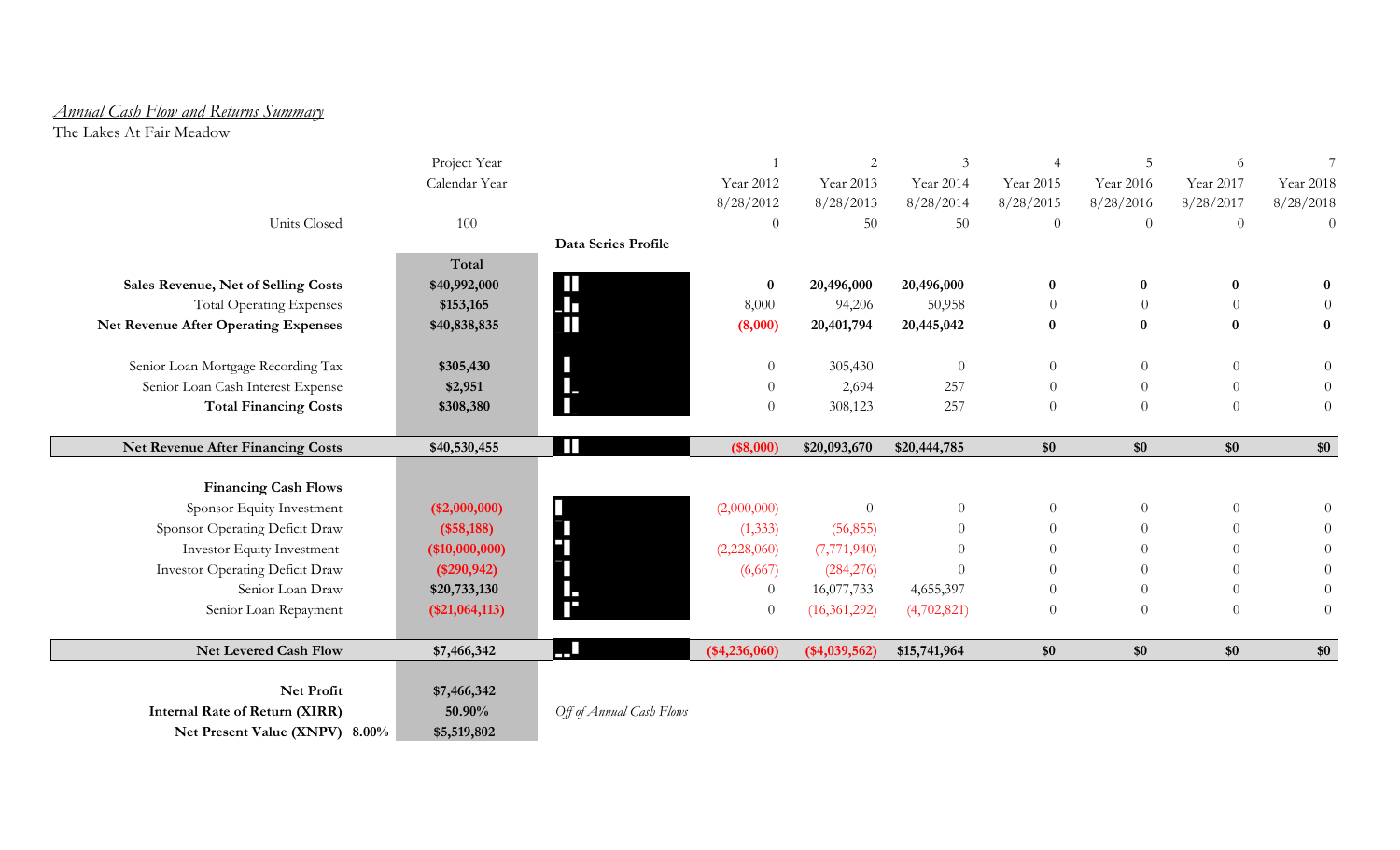# *Equity Joint Venture Partnership Structure*

The Lakes At Fair Meadow

| Total Required Equity (Purchase + Operation) |            | \$12,349,131  | (Includes any Deficit Funding) |                              |                |
|----------------------------------------------|------------|---------------|--------------------------------|------------------------------|----------------|
| Sponsor                                      | 6.16%      | \$2,058,188   | $100.00\%$                     |                              |                |
| Third Party Investor                         | 93.84%     | \$10,290,942  |                                |                              |                |
|                                              | $100.00\%$ | \$12,349,131  |                                |                              |                |
| <b>Profit Sharing</b>                        |            |               |                                | Preferred Return<br>$8.00\%$ | Residual Split |
| <b>Partnership Structure</b>                 | $%$ Equity |               |                                |                              |                |
| Sponsor Equity                               | 6.16%      | Profit        | Sponsor Equity                 | $6.16\%$                     | 50.00%         |
| Third Party Investor                         | 93.84%     | $Sharing \ge$ | <b>Sponsor Promote</b>         | $0.00\%$                     |                |
| Total                                        | $100.00\%$ | Splits        | <b>Investor Equity</b>         | 93.84%                       | $50.00\%$      |
|                                              |            |               |                                | $100.00\%$                   | $100.00\%$     |

*Note: By its nature, the Preferred Return includes the Return of Capital.*